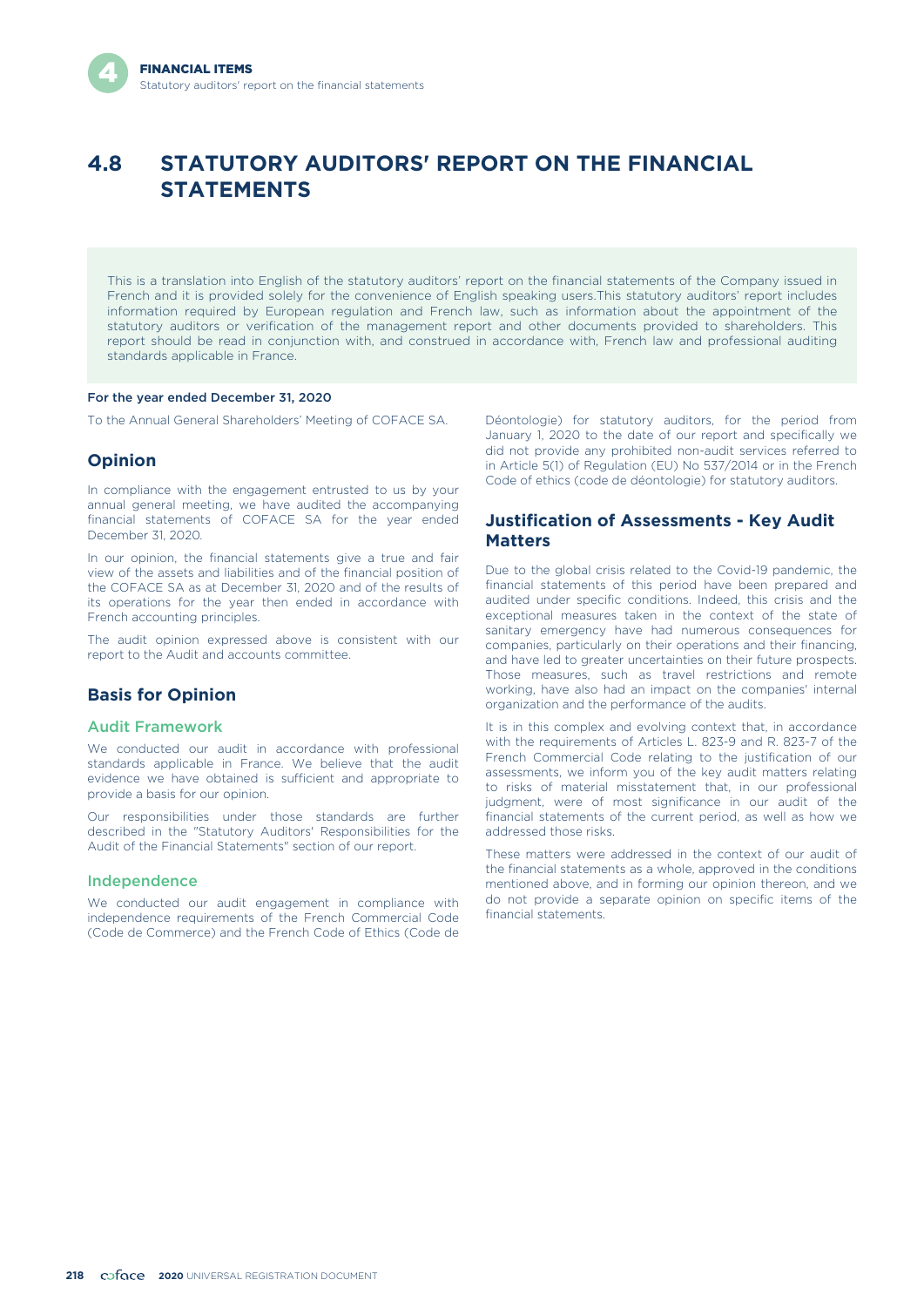

### *Valuation of equity securities*

| The amount of participations in affiliated companies with a<br>participating interest amounted to $\epsilon$ 1,502.7 million euros. As<br>mentioned in note 2.1 - Accounting principles standards, the<br>equity securities appearing in the balance sheet are recognized<br>at their acquisition date and subsequently depreciated based<br>order to do this:<br>on their value in use. The latter is estimated by management<br>management on its forecasts:<br>on the basis of estimates based on forecasts.<br>The estimate of the value in use of these securities requires the<br>economic environment:<br>judgment of the management in its choice of items to consider,<br>including the profitability prospects of the entities whose<br>with the actual outcomes:<br>securities are held by COFACE S.A.<br>We considered that the depreciation of equity securities<br>verified its calculation.<br>constitutes a key audit matter due to the part of management<br>judgment involved in the evaluation of the value in use, which<br>uses assumptions of future results taking into account the<br>maturity of the entity, the history of the activity and the market<br>prospects and the country in which the entity is established.<br>The potential impact on the financial statements concerns the<br>existence of a provision for depreciation of equity securities | <b>IDENTIFIED RISK</b> | <b>OUR RESPONSE</b>                                                                                                                                                                                                                                                                                                                                                                                                                                                                                                                                                                                 |
|--------------------------------------------------------------------------------------------------------------------------------------------------------------------------------------------------------------------------------------------------------------------------------------------------------------------------------------------------------------------------------------------------------------------------------------------------------------------------------------------------------------------------------------------------------------------------------------------------------------------------------------------------------------------------------------------------------------------------------------------------------------------------------------------------------------------------------------------------------------------------------------------------------------------------------------------------------------------------------------------------------------------------------------------------------------------------------------------------------------------------------------------------------------------------------------------------------------------------------------------------------------------------------------------------------------------------------------------------------------------------------------|------------------------|-----------------------------------------------------------------------------------------------------------------------------------------------------------------------------------------------------------------------------------------------------------------------------------------------------------------------------------------------------------------------------------------------------------------------------------------------------------------------------------------------------------------------------------------------------------------------------------------------------|
| not recognized at the closing.                                                                                                                                                                                                                                                                                                                                                                                                                                                                                                                                                                                                                                                                                                                                                                                                                                                                                                                                                                                                                                                                                                                                                                                                                                                                                                                                                       |                        | To assess the reasonableness of the valuation of impairment provisions or<br>equity securities, our work has focused on verifying that the value in use<br>estimates determined by the management was based on an appropriate<br>rationale for the valuation method and the quantified elements used. In<br>We obtained and analysed business plans and discussed with the<br>We analysed the consistency of the main assumptions used with the<br>We compared the consistency of the forecasts used in the prior periods<br>We assessed the need to recognize an impairment and, if applicable, we |

### **Specific Verifications**

We have also performed, in accordance with professional standards applicable in France, the specific verifications required by laws and regulations.

### Information given in the management report and in the other documents with respect to the financial position and the financial statements provided to Shareholders

We have no matters to report as to the fair presentation and the consistency with the financial statements of the information given in the management report of the Board of directors and in the other documents with respect to the financial position and the financial statements provided to shareholders.

We attest the fair presentation and the consistency with the financial statements of the information relating to payment deadlines mentioned in Article D.441-6 of the French Commercial Code (code de commerce).

#### Report on corporate governance

We attest that the Board of Directors' report on corporate governance sets out the information required by Article L. 225-37-4 and L.22-10-10 and L22-10-9 of the French Commercial Code.

Concerning the information given in accordance with the requirements of Article L. 22-10-9 of the French Commercial Code (code de commerce) relating to remunerations and benefits received by or awarded to the directors and any other commitments made in their favour, we have verified its consistency with the financial statements, or with the underlying information used to prepare these financial statements and, where applicable, with the information obtained by your Company from controlled enterprises included in the scope of consolidation. Based on these procedures, we attest the accuracy and fair presentation of this information.

With respect to the information relating to items that your company considered likely to have an impact in the event of a takeover bid or exchange offer, provided pursuant to Article L. 22-10-11 of the French Commercial Code (code de commerce), we have agreed this information to the source

documents communicated to us. Based on these procedures, we have no observations to make on this information.

#### Other Information

In accordance with French law, we have verified that the required information concerning the identity of the shareholders and holders of the voting rights has been properly disclosed in the management report.

# Other Legal and Regulatory Verifications or Information

#### Format of presentation of the financial statements intended to be included in the annual financial report

We have also verified, in accordance with the professional standard applicable in France relating to the procedures performed by the statutory auditor relating to the annual and consolidated financial statements presented in the European single electronic format, that the presentation of the financial statements intended to be included in the annual financial report mentioned in Article L. 451-1-2, I of the French Monetary and Financial Code (code monétaire et financier), prepared under the responsibility of the Chief Executive Officer, complies with the single electronic format defined in the European Delegated Regulation No 2019/815 of 17 December 2018.

Based on the work we have performed, we conclude that the presentation of the financial statements intended to be included in the annual financial report complies, in all material respects, with the European single electronic format.

We have no responsibility to verify that the financial statements that will ultimately be included by your company in the annual financial report filed with the AMF are in agreement with those on which we have performed our work.

#### Appointment of the Statutory Auditors

We were appointed as statutory auditors of COFACE SA by the Annual General Meeting, on May 14, 2020 for Mazars and on May 3rd, 2007 for Deloitte & Associés. The previous auditors were Deloitte & Associés or another entity of the Deloitte network, whose original appointment details could not be determined.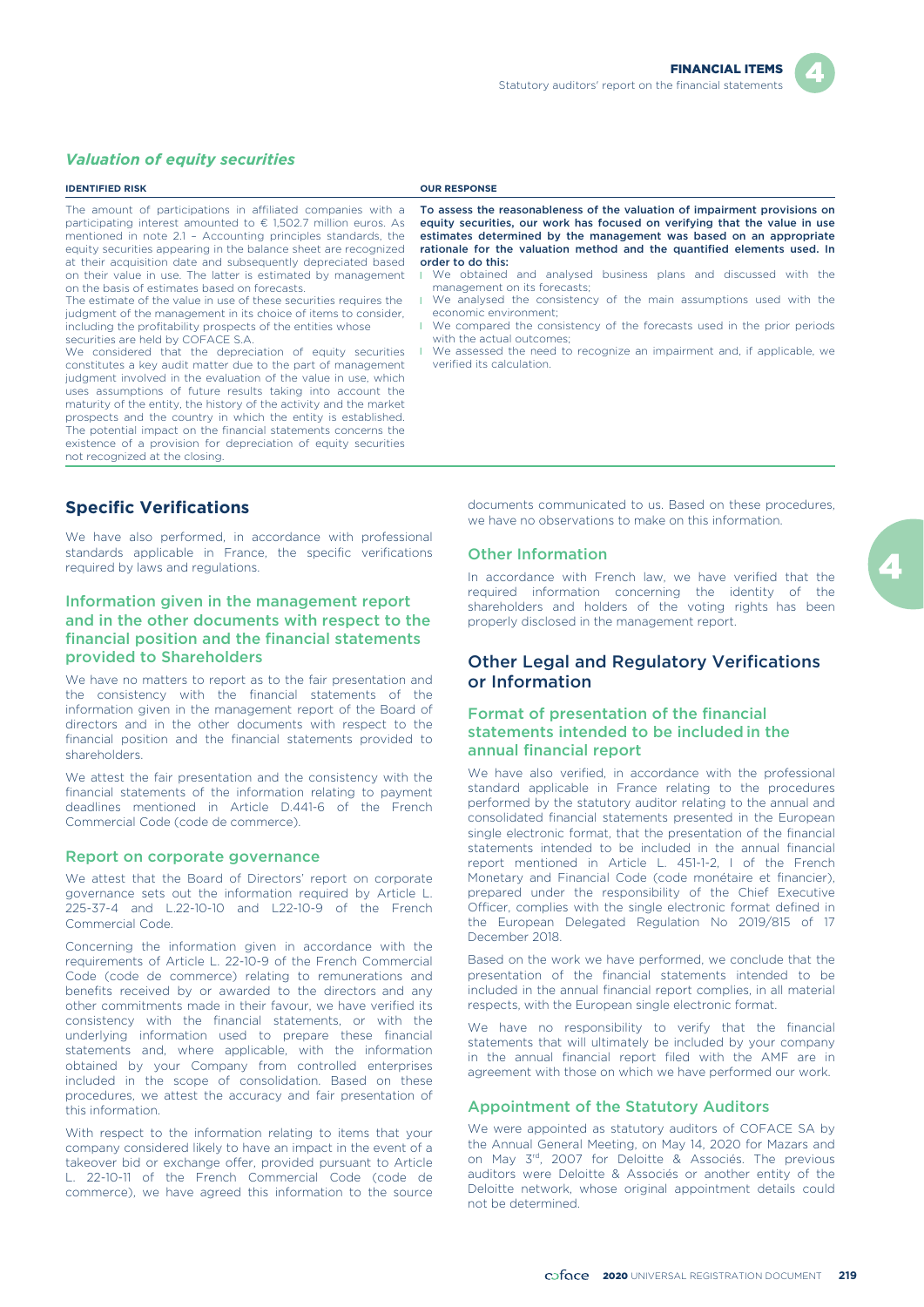As at December 31, 2020, Mazars was in the first year of total uninterrupted engagement and Deloitte & Associés was in the 14<sup>th</sup> year and 7<sup>th</sup> year since securities of the Company were admitted to trading on a regulated market.

# Responsibilities of Management and Those Charged with Governance for the Financial Statements

Management is responsible for the preparation and fair presentation of the financial statements in accordance with French accounting principles, and for such internal control as management determines is necessary to enable the preparation of financial statements that are free from material misstatement, whether due to fraud or error.

In preparing the financial statements, management is responsible for assessing the Company's ability to continue as a going concern, disclosing, as applicable, matters related to going concern and using the going concern basis of accounting unless it is expected to liquidate the Company or to cease operations.

The Audit and accounts Committee is responsible for monitoring the financial reporting process and the effectiveness of internal control and risks management systems and where applicable, its internal audit, regarding the accounting and financial reporting procedures.

The financial statements were approved by the Board of Directors.

# Statutory Auditors' Responsibilities for the Audit of the Financial Statements

#### *Objectives and audit approach*

Our role is to issue a report on the financial statements. Our objective is to obtain reasonable assurance about whether the financial statements as a whole are free from material misstatement. Reasonable assurance is a high level of assurance but is not a guarantee that an audit conducted in accordance with professional standards will always detect a material misstatement when it exists. Misstatements can arise from fraud or error and are considered material if, individually or in the aggregate, they could reasonably be expected to influence the economic decisions of users taken on the basis of these financial statements.

As specified in Article L. 823-10-1 of the French Commercial Code (code de commerce), our statutory audit does not include assurance on the viability of the Company or the quality of management of the affairs of the Company.

As part of an audit conducted in accordance with professional standards applicable in France, the statutory auditor exercises professional judgment throughout the audit and furthermore:

- **I** Identifies and assesses the risks of material misstatement of the financial statements, whether due to fraud or error, designs and performs audit procedures responsive to those risks, and obtains audit evidence considered to be sufficient and appropriate to provide a basis for his opinion. The risk of not detecting a material misstatement resulting from fraud is higher than for one resulting from error, as fraud may involve collusion, forgery, intentional omissions, misrepresentations, or the override of internal control.
- **I** Obtains an understanding of internal control relevant to the audit in order to design audit procedures that are appropriate in the circumstances, but not for the purpose of expressing an opinion on the effectiveness of the internal control.
- **I** Evaluates the appropriateness of accounting policies used and the reasonableness of accounting estimates and related disclosures made by management in the financial statements.
- **I** Assesses the appropriateness of management's use of the going concern basis of accounting and, based on the audit evidence obtained, whether a material uncertainty exists related to events or conditions that may cast significant doubt on the Company's ability to continue as a going concern. This assessment is based on the audit evidence obtained up to the date of his audit report. However, future events or conditions may cause the Company to cease to continue as a going concern. If the statutory auditor concludes that a material uncertainty exists, there is a requirement to draw attention in the audit report to the related disclosures in the financial statements or, if such disclosures are not provided or inadequate, to modify the opinion expressed therein.
- **I** Evaluates the overall presentation of the financial statements and assesses whether these statements represent the underlying transactions and events in a manner that achieves fair presentation.